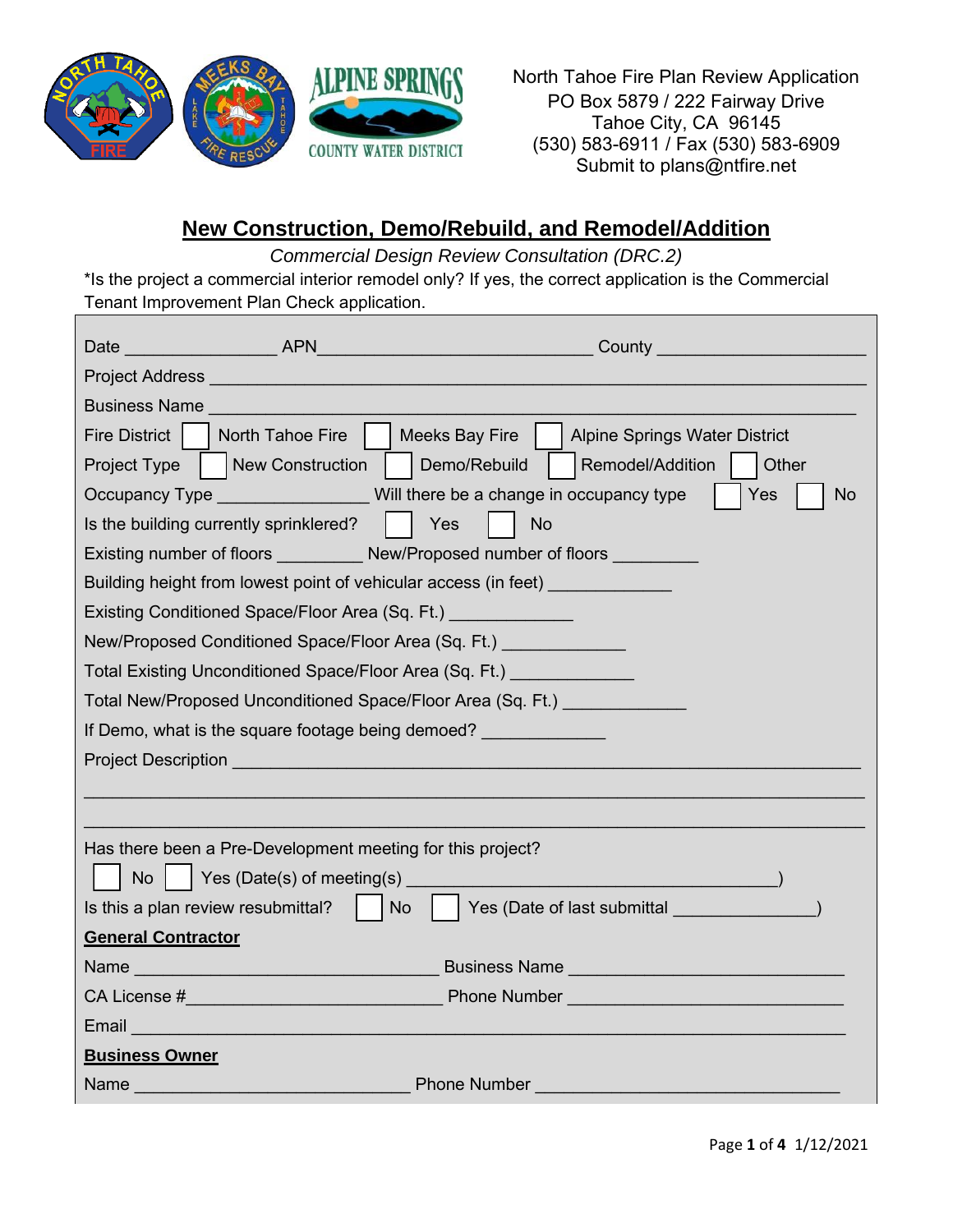| Email <b>Email</b>                                                                                                                                                                                                                                                                 |  |  |  |  |  |
|------------------------------------------------------------------------------------------------------------------------------------------------------------------------------------------------------------------------------------------------------------------------------------|--|--|--|--|--|
| Mailing Address National Address National Address National Address National Address                                                                                                                                                                                                |  |  |  |  |  |
| <b>Building Owner</b>                                                                                                                                                                                                                                                              |  |  |  |  |  |
|                                                                                                                                                                                                                                                                                    |  |  |  |  |  |
| Email and the contract of the contract of the contract of the contract of the contract of                                                                                                                                                                                          |  |  |  |  |  |
| Mailing Address and the control of the control of the control of the control of the control of the control of                                                                                                                                                                      |  |  |  |  |  |
| <b>Main Contact</b>                                                                                                                                                                                                                                                                |  |  |  |  |  |
|                                                                                                                                                                                                                                                                                    |  |  |  |  |  |
|                                                                                                                                                                                                                                                                                    |  |  |  |  |  |
| <b>INCOMPLETE APPLICATIONS WILL NOT BE ACCEPTED</b>                                                                                                                                                                                                                                |  |  |  |  |  |
| Review the statements below. Check the boxes once the statements have been reviewed.                                                                                                                                                                                               |  |  |  |  |  |
| Plan review turnaround is 15-business days from the date plan review fees are paid. Do not contact<br>our office during the 15-business day review turnaround. Our staff will not respond to your inquiry.<br>Once your review is complete, our office will contact you via email. |  |  |  |  |  |
| Alpine Springs County Water District Projects – Once this review is approved, a copy of the plans<br>will need to be provided to ASCWD. ASCWD Mitigation fees due need to be paid prior to permit<br>issuance.                                                                     |  |  |  |  |  |
| Review the submittal requirements below. NTFPD is no longer able to approve plans with<br>conditions. If any of the requirements are missing, plans will not be approved and will be subject to<br>resubmittal fees. All resubmittals trigger a new 15-business day turnaround.    |  |  |  |  |  |
| Step 1: Check the type of plan review that applies. Under the selected type, check the<br>requirements to ensure all are met prior to submitting.                                                                                                                                  |  |  |  |  |  |
| NTFPD/Placer Co. Review Submittal Requirements -                                                                                                                                                                                                                                   |  |  |  |  |  |
| An approved LAC plan review by NTFPD/MBFPD.                                                                                                                                                                                                                                        |  |  |  |  |  |
| A complete set of the construction plans stamped and signed by the design professional(s).                                                                                                                                                                                         |  |  |  |  |  |
| Applicable building codes and standards must be noted on the cover sheet, including the<br>NTFPD Amended fire code.                                                                                                                                                                |  |  |  |  |  |
| The county issued project permit number. If the permit issuance checklist is already issued,<br>include this with submittal. If not, you will be required to submit a copy to NTF once it is issued.                                                                               |  |  |  |  |  |
| Pre-Development Meeting Findings/Alternate Materials and Methods Request (If applicable).                                                                                                                                                                                          |  |  |  |  |  |
| MBFPD/El Dorado Co. Review Submittal Requirements -                                                                                                                                                                                                                                |  |  |  |  |  |
| An approved LAC plan review by NTFPD/MBFPD.                                                                                                                                                                                                                                        |  |  |  |  |  |
| A complete set of the construction plans stamped and signed by the design professional(s).                                                                                                                                                                                         |  |  |  |  |  |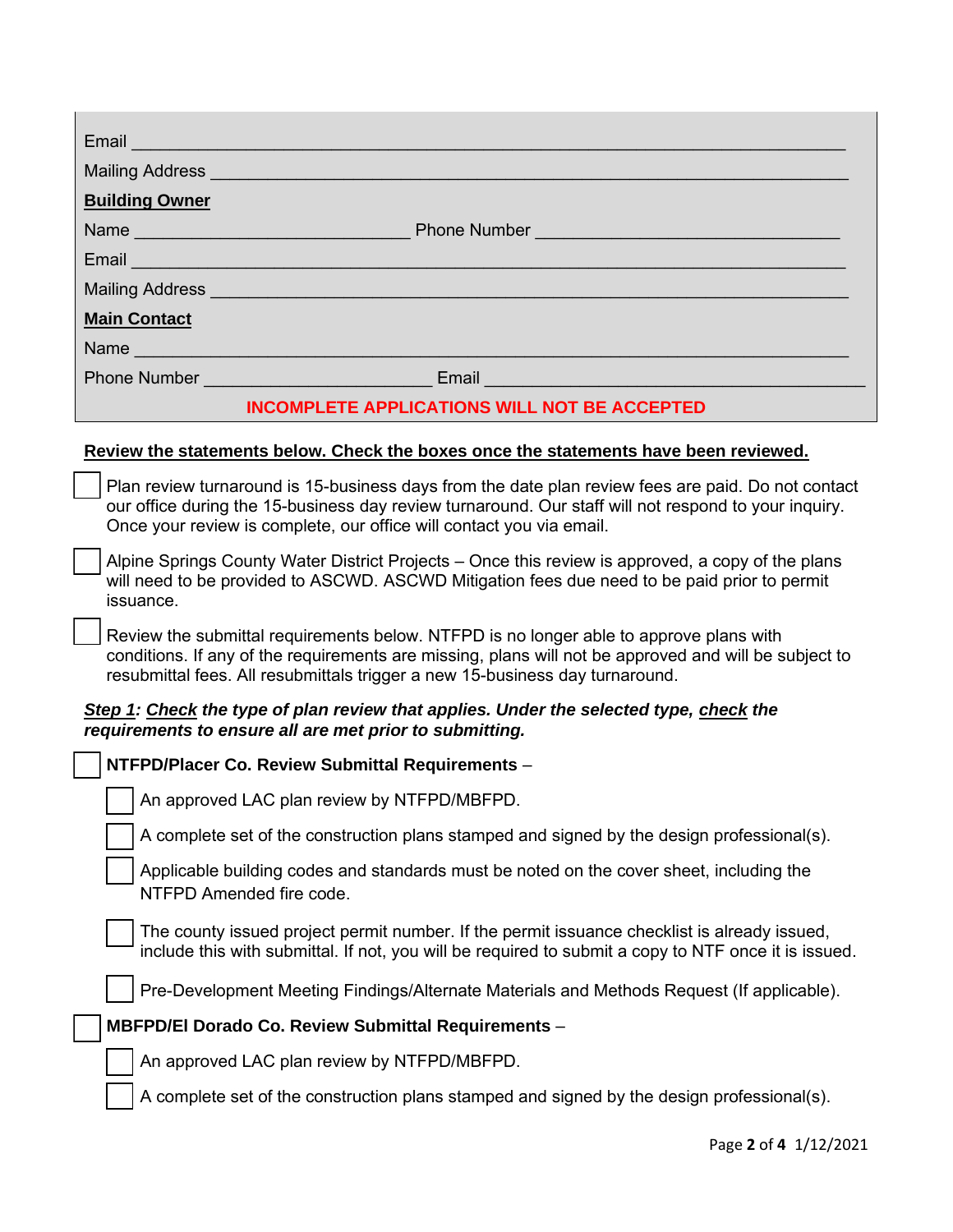Applicable building codes and standards must be noted on the cover sheet, including the MBFPD Amended fire code.



The county issued project permit number.

Pre-Development Meeting Findings/Alternate Materials and Methods Request (If applicable).

## *Step 2: Check the following requirements to ensure all are met prior to submitting.*  **The complete set of plans/submittal must include the following:**

| Building setbacks.                                                                                                                                                                                                                                                                                                                                                                                                                                                                                                                                                                                                                           |  |  |  |  |
|----------------------------------------------------------------------------------------------------------------------------------------------------------------------------------------------------------------------------------------------------------------------------------------------------------------------------------------------------------------------------------------------------------------------------------------------------------------------------------------------------------------------------------------------------------------------------------------------------------------------------------------------|--|--|--|--|
| Fire hydrant access/location - distance of the hydrant to the furthest point of the house; through<br>an approved route of travel.                                                                                                                                                                                                                                                                                                                                                                                                                                                                                                           |  |  |  |  |
| Hydrant flow data from NTPUD, TCPUD, or NTFPD Staff.                                                                                                                                                                                                                                                                                                                                                                                                                                                                                                                                                                                         |  |  |  |  |
| Roof materials are CBC 7a compliant without wood shake or shingle.                                                                                                                                                                                                                                                                                                                                                                                                                                                                                                                                                                           |  |  |  |  |
| Gas meter location and protection requirement per NTFPD Fire Code.                                                                                                                                                                                                                                                                                                                                                                                                                                                                                                                                                                           |  |  |  |  |
| Location of electric meter and shunt trip device.                                                                                                                                                                                                                                                                                                                                                                                                                                                                                                                                                                                            |  |  |  |  |
| Other utility and secondary disconnects shall be identified.                                                                                                                                                                                                                                                                                                                                                                                                                                                                                                                                                                                 |  |  |  |  |
| Driveway and gates meet California Fire Code Appendix D standard with fire apparatus access<br>and Knox Box (gate key) entry.                                                                                                                                                                                                                                                                                                                                                                                                                                                                                                                |  |  |  |  |
| Fire sprinklers – required for all new construction, all demo/rebuilds, and if there is an existing<br>sprinkler system in place.<br>Remodel/Addition<br>Is the project adding 50% or more of the existing square footage? If yes, move on to<br>$\bullet$<br>next question. If no, sprinklers are not required.<br>Does the new total square footage (existing plus new) equal 3600 sq. ft. or more? If yes,<br>$\bullet$<br>sprinklers are required. If no, sprinkler retrofit is not required.<br>A change in occupancy type may trigger sprinklers. If yes in change of occupancy,<br>$\bullet$<br>indicate this in project description. |  |  |  |  |
| Location of Knox Box house key (If applicable).                                                                                                                                                                                                                                                                                                                                                                                                                                                                                                                                                                                              |  |  |  |  |
| Location of Smoke and Carbon Monoxide detectors and device cut sheets.                                                                                                                                                                                                                                                                                                                                                                                                                                                                                                                                                                       |  |  |  |  |
| Pre-Development Meeting Findings/Alternate Materials and Methods Request (If applicable).                                                                                                                                                                                                                                                                                                                                                                                                                                                                                                                                                    |  |  |  |  |
| nce the DRC is reviewed and approved. NTFPD/MBFPD will sign-off the workflow in the county's                                                                                                                                                                                                                                                                                                                                                                                                                                                                                                                                                 |  |  |  |  |

Once the DRC is reviewed and approved, NTFPD/MBFPD will sign-off the workflow in the county's system and add any Fire flags/holds/notes that will be required for project final. This will allow for permit issuance from the county if their requirements have been met. Notify them when this review is approved.

## *Step 3:*

I hereby acknowledge that I have read the Fire District's requirements above for plan review.